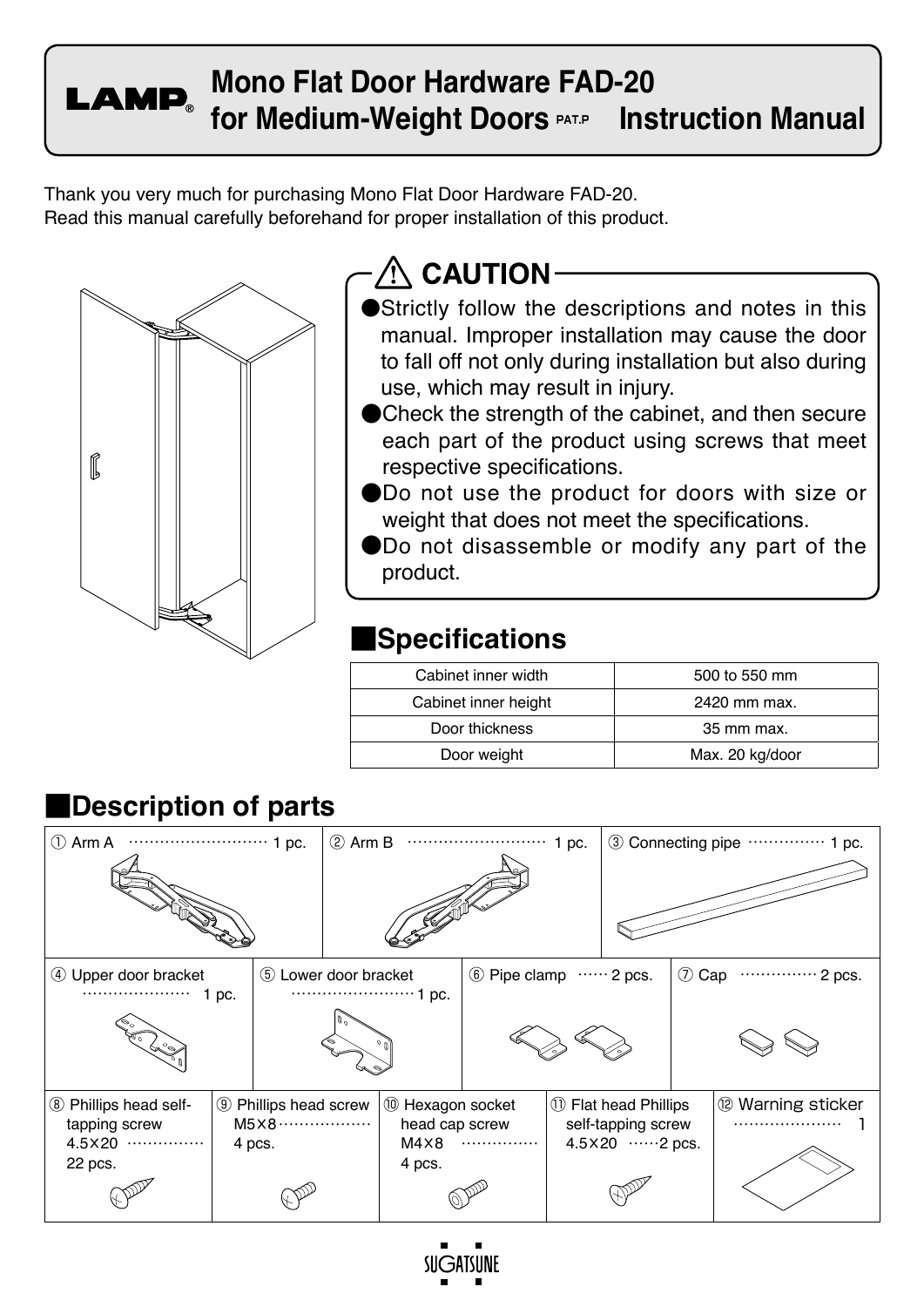## **■Installation drawing** (**Unit**:**mm**)

- ●These two drawings show an installation example for a left-side-opening type door. For a right-side-opening type door, the elevation view becomes rotationally symmetric and the plan view becomes bilaterally symmetric.
- ●The positions of the screw holes in the upper/lower door brackets are determined from the cabinet's inner edge as reference. When determining the screw hole positions from the door edge as reference, drill prepared holes taking overlaying allowance into consideration.
- This manual is described for left-side-opening type doors. For right-side-opening type doors, replace "arm A" and "arm B" in this manual with each other, and see figures left-right reversely.
- ●Tighten screws to the specified tightening torque even during assembly. Otherwise, they may become loose and fall off when the door panel is opened and closed several times.
- ●When some screws are loosened when the part mounting position is changed, be sure to tighten them again when the position is determined before opening/closing the door panel.



## **■Installation procedure**

## **1 Installing arm A to the bottom of the cabinet**

- Check the door opening direction, and then secure arm A with five Phillips head self-tapping screws 4.5×20 (to the cabinet bottom panel through the four elliptical holes in the larger face and to the cabinet side panel through the one elliptical hole in the smaller face).
- **CLeave a 5-mm gap between the front end of the** base bracket and the edge of the cabinet bottom panel. The arm A position can be fine-adjusted back and forth.
- ●Place arm A in close contact with the cabinet side panel to the left of the cabinet bottom panel.
- ●Secure arm A to the cabinet side panel with a Phillips head self-tapping screw 4.5×20 through the elliptical hole in the vertical face.
- ●Then secure arm A to the cabinet bottom panel with four Phillips head self-tapping screws 4.5×20 through the elliptical holes in the horizontal face.
- As the final step, secure arm A to the cabinet bottom panel with three Phillips head self-tapping screws 4.5×20 through the elliptical holes in the horizontal face.Do not use the elliptical hole marked with ※ on the drawing.



## **2 Installing arm B to the roof of the cabinet**

● Secure arm B in the same way as arm A.

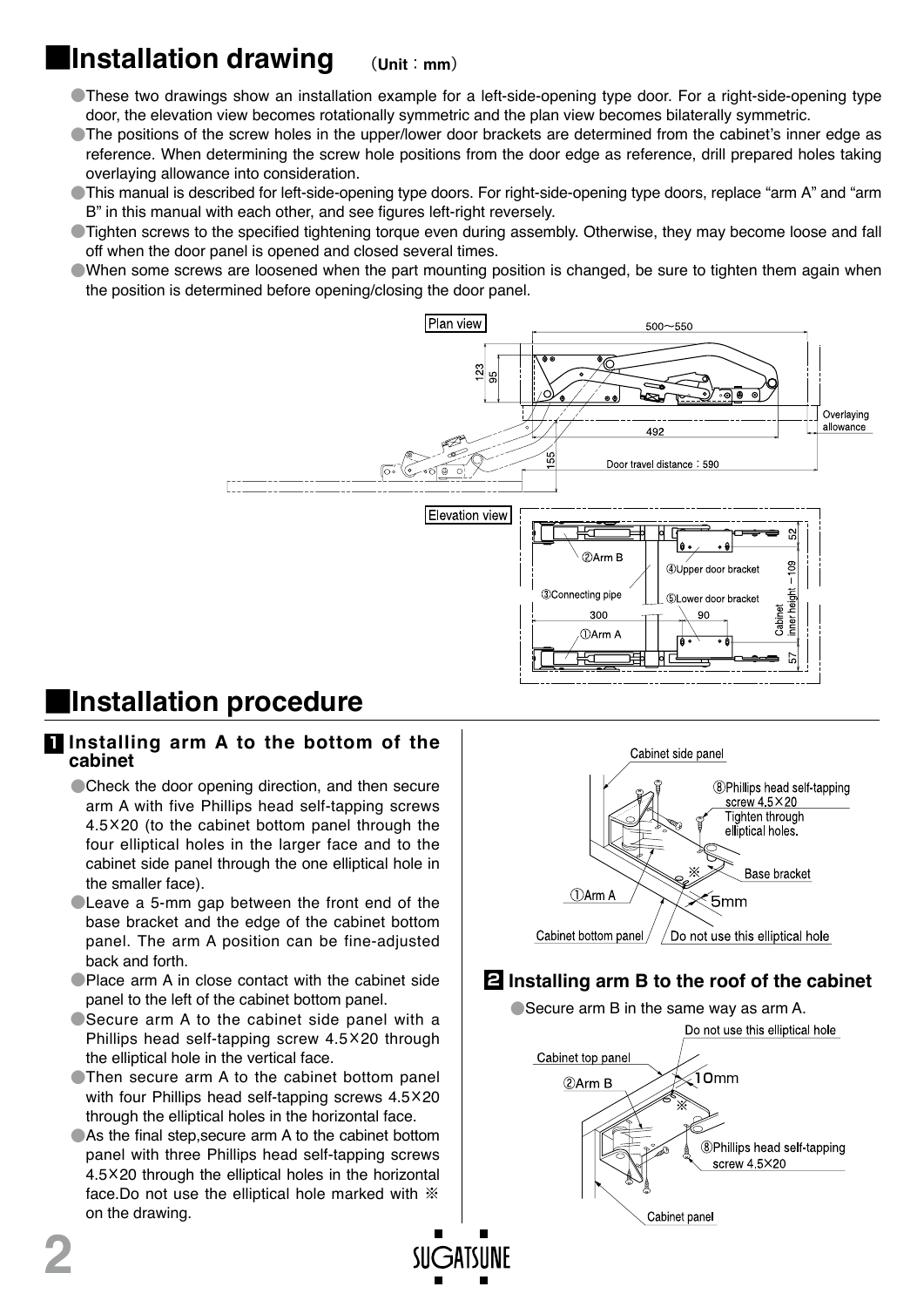### **3 Installing the connecting pipe to the upper and lower arms**

- ■Cut the connecting pipe to a length of (cabinet's inner height  $-25$ ) mm.
- ●Attach the caps to both ends of the pipe.
- **Fit the connecting pipe with the recess of the upper** and lower arms, and secure the pipe to the arms with the pipe clamps and hexagon socket head cap screws M4×8 as shown in the figure to prevent the pipe from coming off.



### **4 Installing the upper and lower door brackets to the door**

● Secure the upper and lower door brackets with four Phillips head self-tapping screws 4.5× 20 (two for each bracket) through the two elliptical holes in the larger face of each bracket. For the bracket mounting positions, see "Installation drawing" on page 2. The bracket mounting positions can be fine-adjusted vertically.



### **5 Installing the door to the upper and lower arms**

**Olnsert the upper and lower door brackets into the** joints near the connecting pipe, match the screw holes, and then secure the brackets and joints with Phillips head screws M5×8. The coupling positions can be fine-adjusted laterally.





If the screws cannot be tightened downward when securing the upper door bracket, they can be tightened upward from under the joint. In that case, be sure to use the screw holes (inside the elliptical holes) in the upper door bracket.